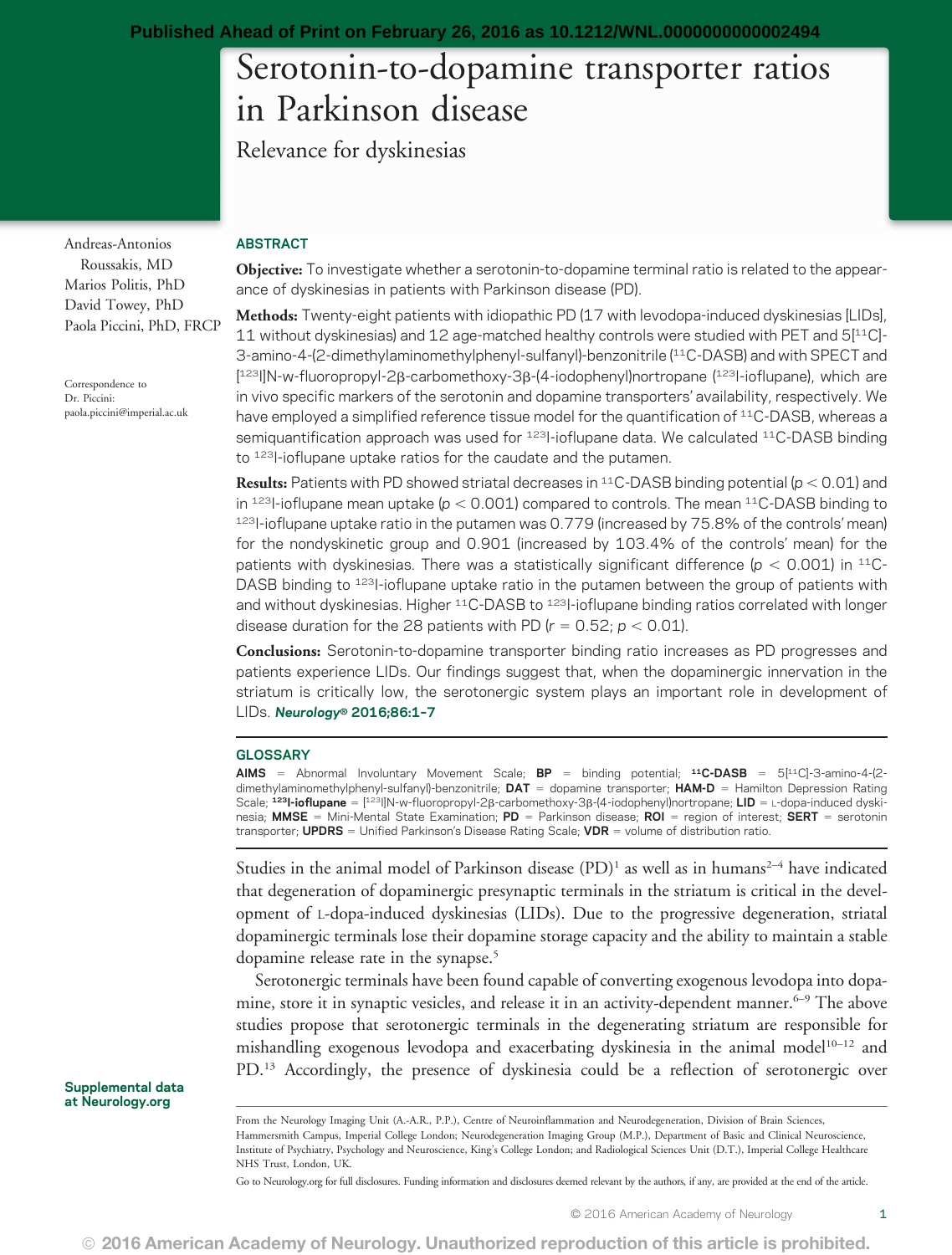dopaminergic terminals' activity. Nonetheless, the above mechanisms have not been fully understood in humans.

Dopamine transporter (DAT) and serotonin transporter (SERT) are densely located in the presynaptic terminals in the striatum.14,15 The SPECT tracer  $[$ <sup>123</sup>I]N-w-fluoropropyl-2 $\beta$ -carbomethoxy-3b-(4-iodophenyl)nortropane ( 123I-ioflupane) and the PET ligand 5[11C]- 3-amino-4-(2-dimethylaminomethylphenylsulfanyl)-benzonitrile (<sup>11</sup>C-DASB) are in vivo specific markers of DAT<sup>16</sup> and SERT<sup>17</sup> availabilities. This study intended to assess the interaction of dopaminergic and serotonergic presynaptic mechanisms in the development of LIDs. We hypothesized that a SERT-to-DAT ratio in the striatum is related to the occurrence of LIDs and employed the above imaging techniques with <sup>11</sup>C-DASB and 123I-ioflupane to assess this ratio.

METHODS Standard protocol approvals, registrations, and patient consents. All participants provided their written consent in accordance with the Declaration of Helsinki. This study was reviewed and approved by the West London Research Ethics Committee, the Imperial College Joint Research Compliance Office, and the Administration of Radioactive Substances Advisory Committee, UK.

Participants. Patients with PD were recruited from our Movement Disorders Clinic at the Imperial College Healthcare NHS Trust, London, UK. Patients with PD fulfilled the UK Brain Bank Criteria for idiopathic PD.18 At screening, patients with PD were on levodopa treatment for at least 2 years. Patients with a history of dementia or depression were excluded from this study. Clinical data were acquired by detailed medical history including medication history cross-checked with patients' medical notes and clinical letters to their general practitioners. Patients with PD were assessed in an outpatient clinical setting for their motor and nonmotor symptoms including the Unified Parkinson's Disease Rating Scale (UPDRS) and the modified Hoehn & Yahr staging scale.

All participants were assessed for depression using the Hamilton Depression Rating Scale (HAM-D) and for cognitive impairment using the Mini-Mental State Examination (MMSE). None of the patients with PD had a history of depression and HAM-D scores above 7 were an exclusion criterion. Patients with PD with cognitive impairment were excluded from this study; an MMSE score below 26 was an exclusion criterion.

Thirty-six patients with idiopathic PD were screened for enrollment in the study, 6 of whom failed one of the exclusion criteria, and 2 declined participation in the study. Twenty-eight patients with idiopathic PD were included in the study. Seventeen patients experienced LIDs and 11 did not experience LIDs.

Clinical evaluation. Presence of LIDs was then assessed on separate days within 1 hour after the patients had taken their usual levodopa dose (range of single dose: 100–200 mg). LIDs were scored using the Abnormal Involuntary Movement Scale (AIMS) every 15 minutes for the next 120 minutes.

The  $\mathrm{LED_{Total}},$   $\mathrm{LED_{Ldopa}},$  and  $\mathrm{LED_{Dag}}$  doses were calculated in milligrams for each individual following the formulas<sup>13</sup> described in table e-1 on the Neurology® Web site at [Neurology.org.](http://neurology.org/lookup/doi/10.1212/WNL.0000000000002494) DD<sub>diagn</sub> was defined as the time from the date of the PD diagnosis at the movement disorders clinic and DDonset as the time since each individual first experienced a PD motor symptom. At the time of diagnosis, all patients with PD were classified as stage 1 on the modified Hoehn & Yahr staging scale. We also calculated the time from diagnosis to initiation of dopaminergic medication per individual. None of the patients with PD was treated with any drugs that directly act on the serotonergic system.

We also included 12 healthy controls who undertook the same imaging procedures as described below (table 1).

Scanning procedures. All participants had brain SPECT imaging with 123I-ioflupane and brain PET imaging with 11C-DASB. All participants also had a 1.5 T1-weighted MRI scan for coregistration to the PET imaging data.

Patients with PD were asked to withdraw from medication 18 hours prior to any procedure involving ionizing radiation and this was defined as the "off" dopaminergic medication state. All patients with PD were assessed for motor symptoms with the UPDRS part III scale in "off" dopaminergic medication state.

All imaging were performed at the Hammersmith and Charing Cross Hospitals of Imperial College in London.

11C-DASB PET scan images were obtained with an EXAT EXACT HR+ scanner (Siemens; Munich, Germany) and details on the PET and MRI scanners have been described previously.17 Briefly, patients with PD underwent a low-dose CT brain scan prior to the administration of the 11C-DASB PET tracer to measure tissue attenuation of radiation. A mean activity dose of 450 MBq was administered to each individual undertaking a 11C-DASB PET scan. PET images were obtained for 90 minutes starting after IV bolus injection of the PET tracer.

For the administration of <sup>123</sup>I-ioflupane, thyroid gland blockade was performed by administering potassium iodide tablets 60 mg twice daily for 3 consecutive days, starting 24 hours prior to the SPECT scan day, in accordance with the clinical protocol of our nuclear medicine department. All 123I-ioflupane SPECT scan images were obtained with a Symbia T SPECT-CT scanner (Siemens). A mean activity dose of 185 MBq was administered to each individual undergoing a 123I-ioflupane SPECT scan. SPECT images were obtained 180 minutes after IV bolus injection of 123I-ioflupane for approximately 45 minutes.

<sup>11</sup>C-DASB PET imaging data analysis. We have employed a simplified reference tissue model using the cerebellum as the reference tissue<sup>19</sup> for the quantification of <sup>11</sup>C-DASB. Following reconstruction of the dynamic PET image volume, a summed image volume was created from the entire dynamic dataset using an in-house software package. A template of high-contrast regions of interest (ROIs) was defined directly on the summed image and these ROIs were then applied to the dynamic dataset. Any movement detected was corrected using a frame-by-frame realignment procedure. Individual participant MRIs were coregistered to the summed PET volume using the SPM2 software package (Wellcome Department of Cognitive Neuroscience, Institute of Neurology) implemented in Matlab 6.5 (MathWorks; Natick, MA). Following coregistration, the definition of ROIs was performed on the coregistered MRI using Analyze medical imaging software (version 8.1; Mayo Foundation; Rochester, NY). ROIs were standardized for volume throughout and were manually defined for caudate and putamen. Volume of distribution ratios (VDRs) were computed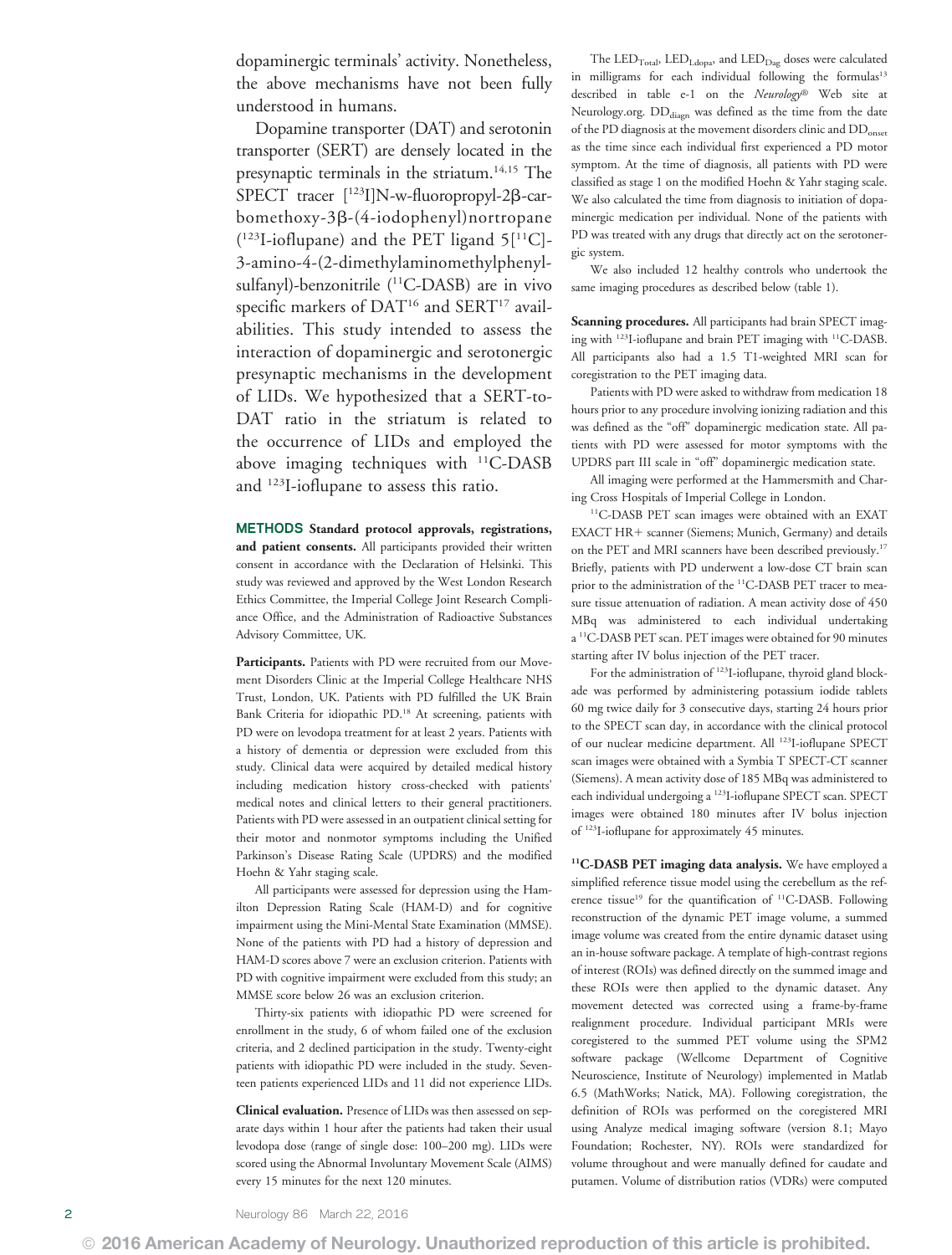| Table 1<br>Demographics and clinical characteristics of patients with PD and healthy controls |                               |                   |                     |                         |  |  |  |
|-----------------------------------------------------------------------------------------------|-------------------------------|-------------------|---------------------|-------------------------|--|--|--|
|                                                                                               | <b>Healthy controls</b>       | PD all            | Non-LID             | <b>LID</b>              |  |  |  |
| No. of participants                                                                           | 12                            | 28                | 11                  | 17                      |  |  |  |
| Sex, M:F                                                                                      | 7:5                           | 19:9              | 10:1                | 9:8                     |  |  |  |
| Age at the time of the scan, y                                                                | $61.41 \pm 8.64$              | $64.87 \pm 8.21$  | $69.32 \pm 4.67$    | $61.69 \pm 8.89^a$      |  |  |  |
| <b>MMSE</b>                                                                                   | $29.7 \pm 0.67$               | $28.28 \pm 1.22$  | $28 \pm 1.26$       | $28.44 \pm 1.20$        |  |  |  |
| HAM-D                                                                                         | $1.8 \pm 1.62$                | $4.28 \pm 1.25$   | $4.27 \pm 0.65$     | $4.28 \pm 1.53$         |  |  |  |
| Disease duration from diagnosis, y                                                            | $\qquad \qquad$               | $7.89 \pm 5.01$   | $5.82 \pm 4.88$     | $9.56 \pm 5.48^{\circ}$ |  |  |  |
| Disease duration from onset, y                                                                |                               | $9.79 \pm 4.99$   | $7.82 \pm 3.66$     | $11.07 \pm 5.41^a$      |  |  |  |
| H&Y "off"                                                                                     |                               | $2.34 \pm 0.57$   | $2.27 \pm 0.47$     | $2.39 \pm 0.63$         |  |  |  |
| UPDRS-III "off"                                                                               |                               | $27.59 \pm 8.32$  | $26.7 \pm 7.25$     | $28.11 \pm 9.07$        |  |  |  |
| <b>UPDRS</b> total "off"                                                                      |                               | $45.03 \pm 10.89$ | $40.55 \pm 10.30$   | $47.78 \pm 10.59$       |  |  |  |
| Tremor dominant/akinetic-rigid/mixed                                                          |                               | 2:15:11           | 2:5:4               | 0:10:7                  |  |  |  |
| <b>AIMS</b>                                                                                   | $\overbrace{\phantom{12332}}$ |                   | $\Omega$            | $8.06 \pm 4.26$         |  |  |  |
| Duration on dopaminergic medication, y                                                        |                               | $6.69 \pm 4.68$   | $4.41 \pm 2.07$     | $8.40 \pm 5.07^{\circ}$ |  |  |  |
| Time from diagnosis to initiation<br>of DA medication, y                                      |                               |                   | $1.45 \pm 1.05$     | $1.03 \pm 1.27$         |  |  |  |
| Time from PD onset to initiation<br>of DA medication, y                                       |                               |                   | $3.42 \pm 2.66$     | $2.55 \pm 1.60$         |  |  |  |
| Daily LED <sub>Total</sub> , mg                                                               |                               |                   | $537.59 \pm 199.87$ | $826.59 \pm 350.70^a$   |  |  |  |
| Daily LED <sub>Ldopar</sub> mg                                                                |                               |                   | $376.68 \pm 167.68$ | $650.82 \pm 369.69$     |  |  |  |
| Daily LED <sub>Dag</sub> , mg                                                                 |                               |                   | $160.91 \pm 193.87$ | $175.76 \pm 207.02$     |  |  |  |

Abbreviations: AIMS = Abnormal Involuntary Movement Scale;  $DA =$  dopamine; H&Y = modified Hoehn & Yahr staging scale in "off" medication state; HAM-D = Hamilton Depression Rating Scale; LID = L-dopa-induced dyskinesia; MMSE = Mini-Mental State Examination; PD = Parkinson disease; UPDRS = Unified Parkinson's Disease Rating Scale. Data represent mean  $\pm$  1 SD.

 $a_p < 0.05$  between the non-LID and the LID groups.

for ROIs with the graphical analysis method of Logan et al.<sup>20</sup> and the binding potential (BP) of the specifically bound PET tracer relative to the nondisplaceable tracer in tissue was calculated as VDR-1.21 The specific SERT binding as reflected by 11C-DASB BP was calculated for each caudate and putamen for both hemispheres. The average caudate and average putamen binding was calculated per individual as the mean uptake value for both hemispheres.

123I-ioflupane SPECT imaging data analysis. A semiquantification analysis approach for each individual was used to quantify reconstructed tomographic imaging data. Acquired data were transferred to a HERMES workstation (HERMES Medical Solutions; Stockholm, Sweden) and reconstructed with attenuation, scatter, and resolution corrections. The reconstructed data were analyzed using BRASS software (HERMES Medical Solutions). The software uses automatic image registration to align the patient's image to a template. This contains a series of predefined volumes of interest that can be then applied to the image being analyzed. Following automatic alignment, all scans were inspected visually and manually realigned to fit to the predefined template where necessary. Uptake ratios were measured for each caudate and putamen relative to the nonspecific uptake measured from the occipital cortex. The uptake is defined as the specific binding ratio ([striatal counts - background counts]/background counts). The specific DAT binding as reflected by the 123I-ioflupane uptake values was calculated for each caudate and putamen for both hemispheres. The average caudate

and average putamen binding was calculated per individual as the mean uptake value for both hemispheres.

SERT-to-DAT ratios. We estimated SERT-to-DAT ratios as reflected by 11C-DASB BP to 123I-ioflupane uptake for the caudate and the putamen comprising the average caudate and average putamen uptake values for each individual. SERT-to-DAT ratios were calculated as described previously in patients with PD who received neural transplantation.<sup>22</sup>

Statistical analysis. Statistical analysis and graph illustration was performed using IBM (Armonk, NY) SPSS (version 22) and GraphPad (La Jolla, CA) Prism (version 5) software for Windows. For all variables, we performed normality tests for homogeneity and Gaussianity with Bartlett and Kolmogorov-Smirnov tests and then proceeded into parametric tests for all our values that were normally distributed and nonparametric tests where applicable. For correlations of the clinical values to the imaging values, we performed one-tailed Spearman correlations. For specific clinical characteristics between the groups of PD with and without LIDs, we calculated 2-tailed  $p$  values using unpaired  $t$  tests.

RESULTS Clinical findings. The demographics and clinical characteristics of patients with PD and healthy controls are summarized in table 1.

Imaging data. The mean uptake of <sup>123</sup>I-ioflupane, 11C-DASB BP, and the SERT-to-DAT ratios are listed in table 2. Representative <sup>11</sup>C-DASB PET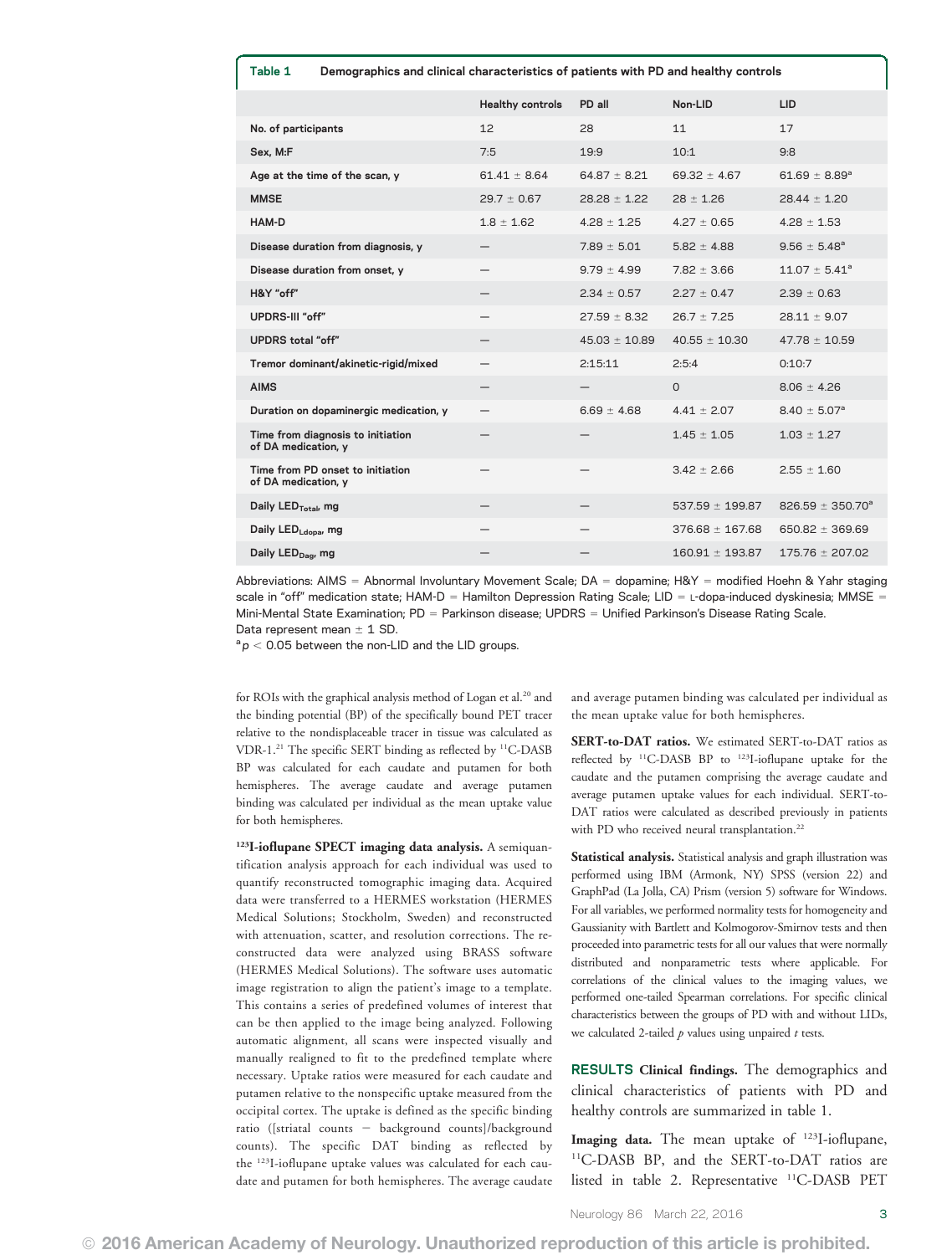Table 2 Mean uptake values of <sup>123</sup>I-ioflupane, <sup>11</sup>C-DASB, and the SERT-to-DAT binding

|                                                      | <b>Healthy controls</b> | PD all                       | Non-LID         | LID.                 |
|------------------------------------------------------|-------------------------|------------------------------|-----------------|----------------------|
| No. of participants                                  | 12                      | 28                           | 11              | 17                   |
| <b>Region of interest</b>                            |                         |                              |                 |                      |
| <sup>11</sup> C-DASB specific binding (SERT)         |                         |                              |                 |                      |
| Caudate                                              | $1.31 \pm 0.06$         | $0.58 \pm 0.20^a$            | $0.62 \pm 0.22$ | $0.56 \pm 0.18$      |
| Putamen                                              | $1.36 \pm 0.11$         | $0.90 \pm 0.25^b$            | $0.86 \pm 0.24$ | $0.94 \pm 0.22$      |
| 1231-ioflupane specific to nonspecific binding (DAT) |                         |                              |                 |                      |
| Caudate                                              | $3.42 \pm 0.44$         | $1.98 \pm 0.52$ <sup>a</sup> | $2.10 \pm 0.49$ | $1.90 \pm 0.53$      |
| Putamen                                              | $3.07 \pm 0.28$         | $1.26 \pm 0.42^a$            | $1.51 \pm 0.40$ | $1.15 \pm 0.33$      |
| <b>SERT-to-DAT binding ratios</b>                    |                         |                              |                 |                      |
| Caudate                                              | 0.383                   | 0.304                        | 0.301           | 0.306                |
| Putamen                                              | 0.443                   | 0.851                        | 0.779           | $0.901$ <sup>c</sup> |
|                                                      |                         |                              |                 |                      |

Abbreviations:  $11$ C-DASB =  $5[^{11}$ C]-3-amino-4-(2-dimethylaminomethylphenyl-sulfanyl)-benzonitrile; DAT = dopamine transporter; 123I-ioflupane = [123|]N-w-fluoropropyl-2ß-carbomethoxy-3ß-(4-iodophenyl)nortropane; LID = ∟-dopa-induced dyskinesia;  $PD =$  Parkinson disease; SERT = serotonin transporter.

Data represent mean  $\pm$  1 SD. Mean values are calculated as an average for both hemispheres.

 $a_p < 0.01$  between the PD and the healthy controls group.

 $^{\rm b}$  p  $<$  0.05 between the PD and the healthy controls group.

 $\degree$ p < 0.001 between the non-LID and LID groups.

and 123I-ioflupane SPECT images at the level of dorsal basal ganglia in 2 patients with PD with and without LIDs are shown in figure e-1.

Patients with PD showed reduced <sup>11</sup>C-DASB BP  $(p < 0.01)$  in the putamen compared to healthy controls (34%). Patients with PD without LIDs showed 37% loss, while the patients with PD with LIDs showed 31% loss relative to the mean value of the healthy controls (between-group comparison for the putamen;  $p = 0.19$ ) (figure 1A). No differences were found for the caudate (between-group comparison for the caudate;  $p = 0.23$ ) (figure e-2).

Patients with PD showed reduced <sup>123</sup>I-ioflupane uptake values ( $p < 0.001$ ) compared to healthy controls in the caudate and the putamen. Patients with PD without LIDs showed 51% loss, while patients with LIDs showed 62% loss relative to healthy controls (between-group difference for putamen;  $p =$ 0.13) (figure 1B). No differences were found for the caudate (between-group comparison for the caudate;  $p = 0.16$ ) (figure e-3).

Healthy controls had a mean <sup>11</sup>C-DASB BP to <sup>123</sup>I-ioflupane uptake ratio in the putamen of 0.443. All patients with PD had increased <sup>11</sup>C-DASB BP to <sup>123</sup>I-ioflupane uptake ratio in the putamen compared to healthy controls ( $p < 0.001$ ). In particular, patients with PD with LIDs had a mean 11C-DASB BP to <sup>123</sup>I-ioflupane uptake ratio in the putamen of 0.901 (increased by 103.4% compared to healthy controls), while in the group of patients without LIDs, the mean ratio was 0.779 (increased by 75.8%, relative to healthy controls) with a significant between-group difference ( $p < 0.001$ ) (figure 1D).

No significant differences were found in the caudate for the 11C-DASB BP to 123I-ioflupane uptake ratios (figure 1C).

There was a statistically significant correlation between putaminal <sup>11</sup>C-DASB BP to <sup>123</sup>I-ioflupane uptake ratios and disease duration from diagnosis for all patients with PD ( $r = 0.52$ ;  $p < 0.01$ ) (figure 2).

No correlation was found between putaminal <sup>11</sup>C-DASB BP and either age, UPDRS, AIMS scores, the mean  $LED_{Total}$ , the mean  $LED_{Ldopa}$ , or the times from diagnosis to initiation of dopaminergic medication. No correlation was found between putaminal <sup>123</sup>I-ioflupane uptake values and either age, UPDRS, AIMS scores, the mean  $LED_{Total}$ , the mean  $LED_{Ldopa}$ , or the times from diagnosis to initiation of dopaminergic medication. No correlation was found between putaminal <sup>11</sup>C-DASB BP to <sup>123</sup>I-ioflupane uptake ratios and either age, UPDRS, AIMS scores, the mean  $LED<sub>Total</sub>$ , the mean  $LED<sub>Ldopa</sub>$ , or the times from diagnosis to initiation of dopaminergic medication.

DISCUSSION We found a statistically significant correlation between the putaminal SERT-to-DAT ratio and the disease duration in patients with PD. Our findings indicate that as PD progresses, the putaminal SERT-to-DAT ratio, as reflected by the <sup>11</sup>C-DASB BP to <sup>123</sup>I-ioflupane uptake ratio, becomes higher, thus potentially implicating an important role for the development of LIDs. We have shown that the density of DAT in the putamen of patients with PD with LIDs declines more than the SERT density compared to patients without LIDs. These data indicate that as disease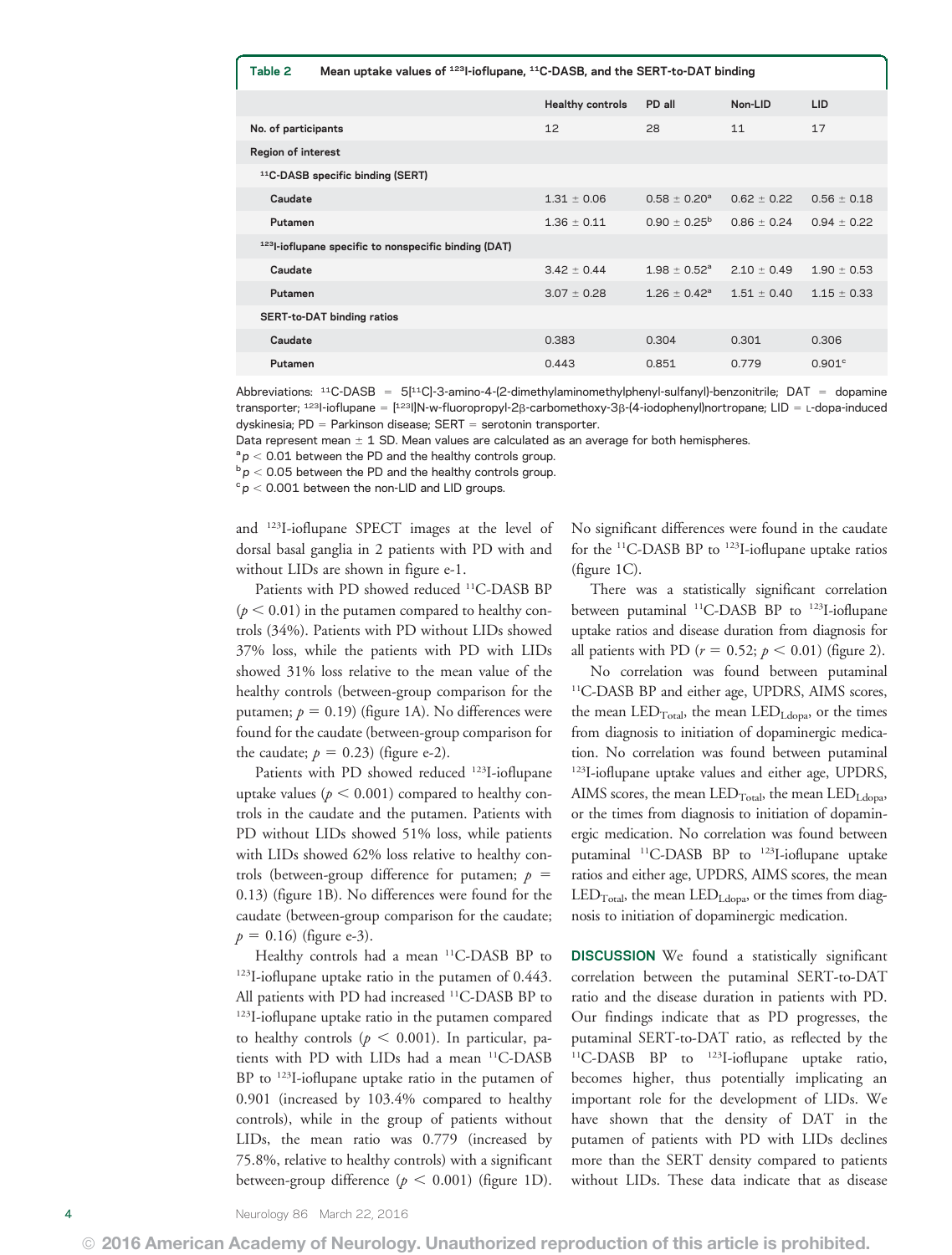Figure 1 Histograms of mean uptake values of <sup>123</sup>I-ioflupane, <sup>11</sup>C-DASB binding, and serotonin transporter (SERT)-to-dopamine transporter (DAT) binding



(A) Histogram of mean 11C-DASB binding for the putamen shown in 12 healthy controls (HCs), the Parkinson disease PD non-L-dopa-induced dyskinesia (LID) group (n = 11), and the PD LID group (n = 17). (B) Histogram of mean <sup>123</sup>I-ioflupane binding for the putamen shown in 12 HCs, the PD non-LID group (n = 11), and the PD LID group (n = 17). (C) Histogram of mean SERT-to-DAT binding ratios calculated for the caudate in 12 HCs, non-LID (n = 11), and LID (n = 17). (D) Histogram of mean SERT-to-DAT binding ratios calculated for the putamen in 12 HCs, non-LID (n = 11), and LID (n = 17). Data represent mean  $\pm$  1 SD. Mean values are calculated as an average for both hemispheres. \*\*\*Statistical significance (p <  $0.001$ ). NS = not significant.

progresses, SERT over DAT availabilities increase in the striatum and that it is the ratio rather than the DAT/SERT components of it that may be important for the appearance of dyskinesias in advanced disease.

As PD progresses, reductions in striatal DAT density have been proposed to support presynaptic mechanisms as responsible for the development of LIDs due to the subsequent loss of dopamine storage capacity.5 Patients with advanced PD lose their ability to maintain a stable rate of dopamine release in the striatum. Thus, the dopamine release is fairly dependent on the levodopa delivery rate into the synapse.

PET studies with <sup>11</sup>C-raclopride, which reflects postsynaptic dopamine D2 receptor distribution, are able to estimate in vivo the dopamine release in the striatum.<sup>23</sup> Tedroff et al.<sup>2</sup> have shown that the same dose of exogenous levodopa can induce higher levels of synaptic dopamine in advanced PD in comparison to early disease. Furthermore, standard levodopa doses can cause high swings in synaptic dopamine increases in  $PD$  with  $LIDs<sub>1</sub><sup>3</sup>$  the magnitude of which correlated with higher dyskinesia scores.<sup>4</sup>

Wide fluctuations in the synaptic concentration of dopamine in patients with motor fluctuations have

been also shown to precede clinically apparent LIDs<sup>24</sup> and were linked with longer disease duration and a younger age at onset.<sup>25</sup>



Statistical analysis was performed with one-tailed Spearman correlation between disease duration from diagnosis (in years) and SERT-to-DAT binding ratios in the putamen of 28 patients with PD ( $r = 0.521$ ,  $p < 0.01$ ). Each point in the graph represents one patient with PD.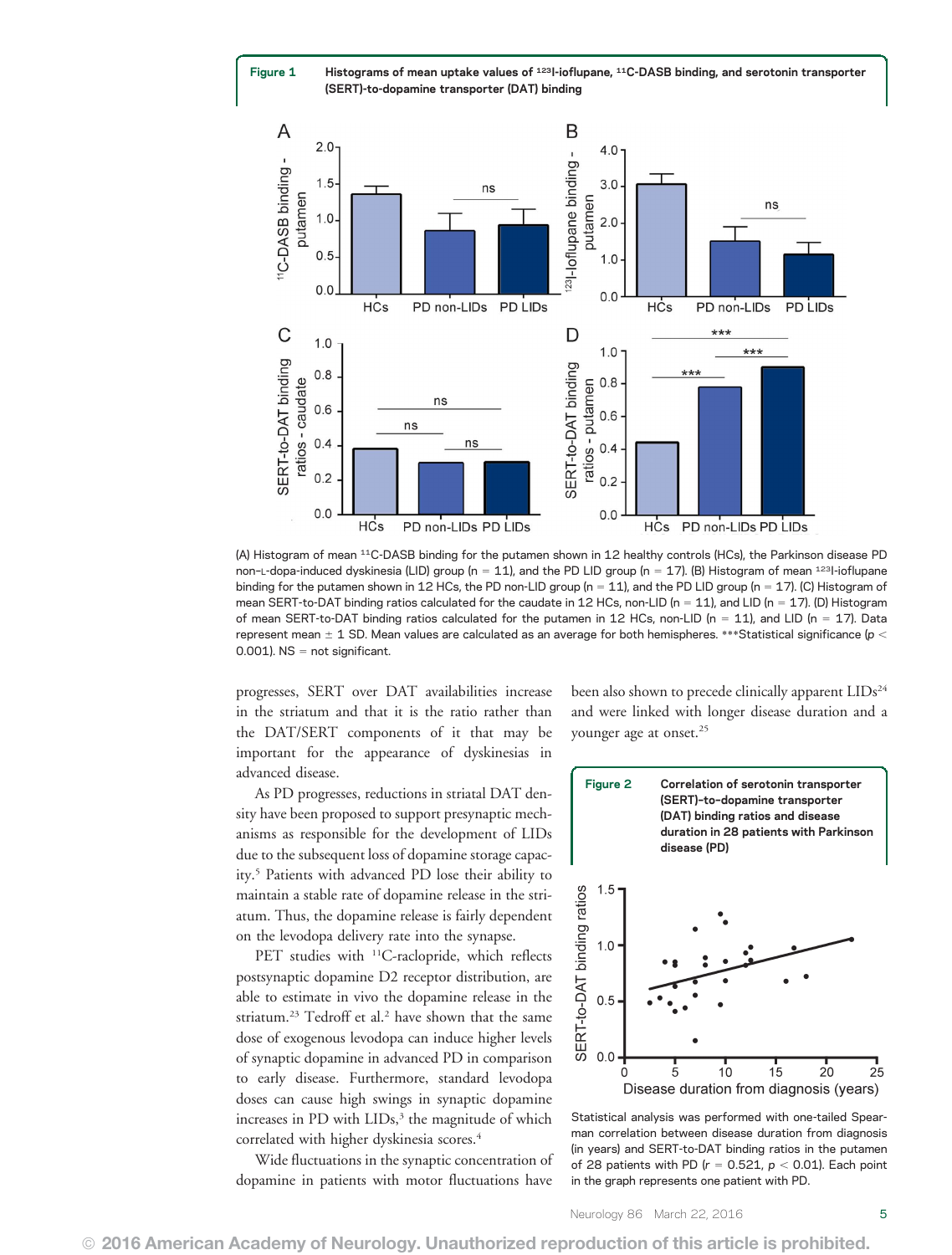Alongside these dopaminergic mechanisms, serotonergic terminals in the striatum have been shown to be also involved in the development of LIDs.

In experimental animals, the chemical blockade of serotonin neurons as well as selective lesions in the serotonin terminals led to a dramatic reduction of the induced involuntary movements without counteracting levodopa's main effects.10,12,26,27 In addition, serotonin receptor agonists have been shown to have antidyskinetic effects in both rodent and nonhuman primate models of dyskinesias.<sup>12,28</sup>

In humans, a recent clinical and PET imaging study from our group showed that buspirone, a 5-HT1a partial agonist, when administered acutely prior to levodopa in patients with PD with LIDs, is able to normalize levodopa-derived levels of synaptic dopamine and to alleviate dyskinesias.12 Similarly, a recent phase I/IIa clinical trial in patients with PD<sup>29</sup> confirmed antidyskinetic effects of the 5-HT1a/5-HT1b partial agonist eltoprazine following the promising results of the same drug in 1-methyl-4-phenyl-1,2,3,6 tetrahydropyridine (MPTP)–treated macaques.12

Taken together, these studies suggest that the development of LIDs is dependent on compromised dopaminergic function and on aberrant serotonergic function in the striatum.

A recent imaging study estimated midbrain-SERT to striatal-DAT binding ratio in early-stage, drugnaive patients with PD. The authors showed that imbalanced ratios do not predict the development of LIDs in early stages of the disease, but hypothesized that imbalance ratios may occur at later stages of PD.30

Our study suggests that the putaminal SERT-to-DAT terminals ratio is a good index to quantify in vivo the serotonergic over dopaminergic terminals' activity. Using PET and SPECT imaging, we have shown that the presence of LIDs is related to an imbalanced serotonergic-over-dopaminergic terminals density ratio in the putamen. Our results indicate that while the striatum becomes critically depleted of the dopaminergic terminals with the progression of the disease, the serotonergic terminals remain reasonably preserved to uptake levodopa and release dopamine. Hence, the serotonergic terminals in the striatum may start to contribute to the development of dyskinesias once the dopaminergic innervation becomes critically low.

Previous studies looking for clinical risk factors in LIDs have shown that the occurrence of LIDs is linked with younger age at onset of PD,31–<sup>33</sup> as well as with longer disease duration.<sup>32,34</sup> The LIDs and non-LIDs groups of our PD cohort were clinically different (so that reached statistical significance) for sex, age, disease duration, the duration on dopaminergic medication, and LED<sub>Total</sub>. We performed separate analysis corrected for sex and found similar but less significant results compared to our whole cohort (male and female). Our dyskinetic patients with PD had longer disease duration, had a younger age at onset, and were treated with higher daily levodopa doses. This may reflect that the 2 groups represent 2 different factions within our studied population, which may have had an influence on the SERT-to-DAT terminals ratio. Nonetheless, we did not find any correlation between the SERT-to-DAT binding ratios and the age at onset or the duration of dopaminergic medication. Hence, we propose that sex, age, and duration of dopaminergic medication may have not affected the outcome of our findings in this cohort and that disease duration may indeed be a good index to reflect the serotonergic over dopaminergic terminals' changes that occur in the striatum during PD progression.

Serotonin-to-dopamine transporter binding ratio increases as PD progresses and patients experience dyskinesias. Our findings support the hypothesis that the serotonergic terminals are involved in the occurrence of LIDs, once the dopaminergic innervation in the striatum is critically low. There may be a threshold during the progression of the disease that dyskinesias occur; nonetheless, this study makes it difficult to address this point. Future longitudinal studies with SERT and DAT imaging in a larger number of patients may be able to address this point by studying the time from initiation of dopaminergic medication to the first time dyskinesias are observed in relation to serotonergic terminals' activity. Future clinical trials with highly selective 5-HT1A/B drugs as antidyskinetic agents could also provide robust support to the above findings.

#### AUTHOR CONTRIBUTIONS

P.P. and M.P. conceptualized the experimental design of the study. A.A.R., M.P., D.T., and P.P. organized the study. A.A.R. acquired the data. A.A.R. analyzed the clinical data. A.A.R. and D.T. analyzed the imaging data. A.A.R. and M.P. conducted the statistical analysis. A.A.R. wrote the first draft of the manuscript and interpreted the findings. A.A.R. and P.P. were responsible for the clinical supervision of the patients. All authors gave input and revised the manuscript.

#### ACKNOWLEDGMENT

The authors thank the participants and their families; the medical physicists and the nuclear medicine radiographers from the Imperial College Healthcare NHS Trust; and the UK Medical Research Council for providing infrastructure and funding part of the imaging studies.

#### STUDY FUNDING

Supported by a grant awarded by the Michael J. Fox Foundation for Parkinson's Research. Part of the imaging studies was funded by the UK Medical Research Council.

#### **DISCLOSURE**

The authors report no disclosures relevant to the manuscript. Go to [Neurology.org](http://neurology.org/lookup/doi/10.1212/WNL.0000000000002494) for full disclosures.

Received July 23, 2015. Accepted in final form December 1, 2015.